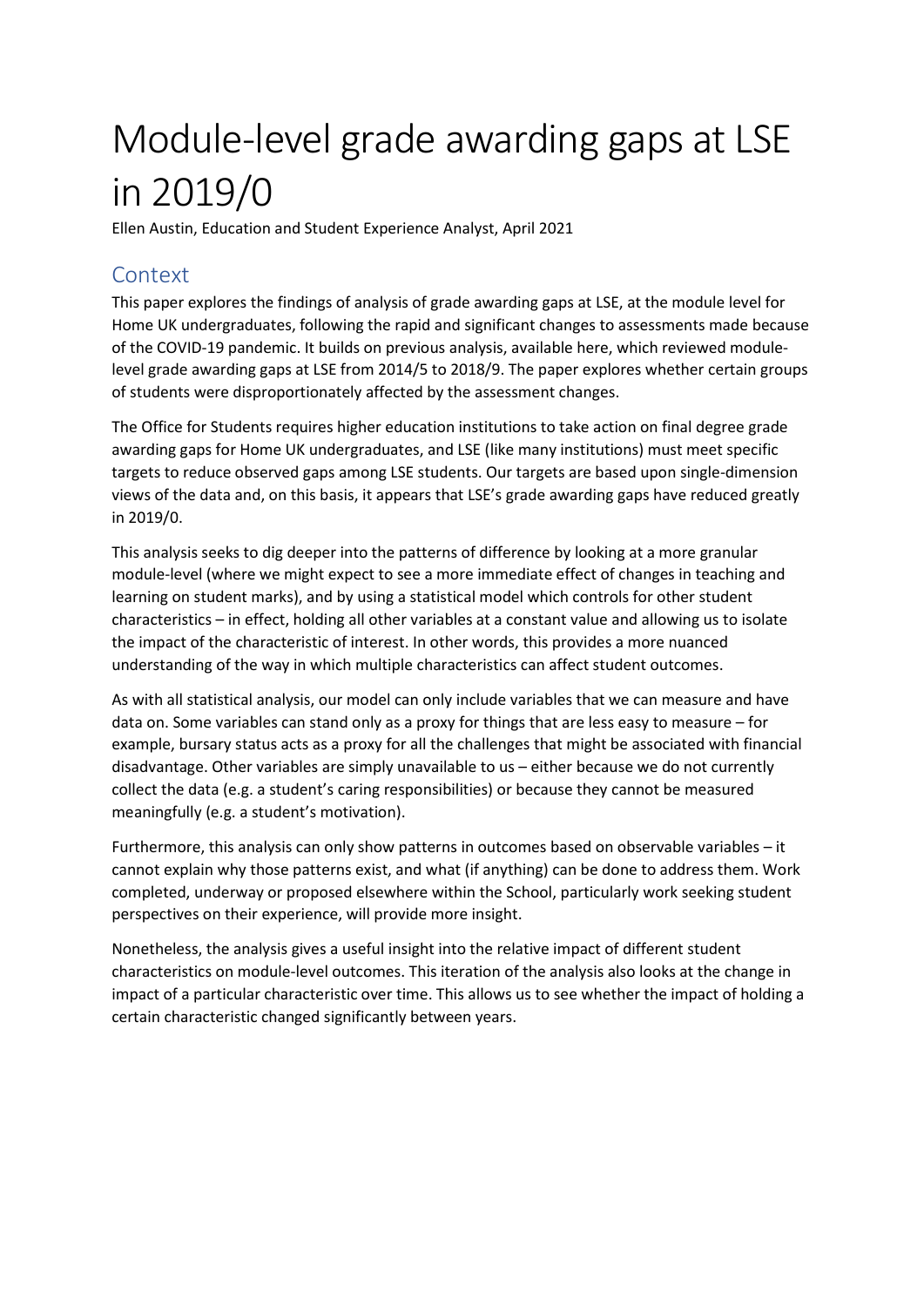# Key findings

# Ethnicity-based gaps have narrowed, especially in quantitative departments

The previous analysis identified significant and persistent grade awarding gaps for students from a Black and Minority Ethnic (BAME) background<sup>1</sup>. While this gap remains during 2019/0, it has become smaller in almost all departments, and is now significant in only 3 departments (compared to 9 in 2017/8). Figure 1 shows the average difference in marks between students who came from a white background and those who came from a BAME background by department and year. Only the dark green bars are statistically significant at the standard p < 0.05 level. Note that gaps had already begun to narrow in 2018/9, suggesting that the changes in 2019/0 may be part of a pre-existing pattern.

#### Figure 1: Effect of ethnicity on Home UK undergraduate student results



Furthermore, the negative impact of being from a BAME background in 2019/0, relative to being white, has narrowed significantly in several departments, especially quantitative ones. In other words, even where a gap persists it has become significantly smaller in 2019/0 compared to previous years.

# Disability-based gaps have also narrowed, especially in qualitative departments

Grade awarding gaps also exist between students with a disability and students without a disability. These have been less widespread and persistent than those based on ethnicity, but there is an observable difference in 2019/0 compared to previous years.

 $1$  We recognise that this terminology is not how many staff and students at LSE would identify themselves; we use it here as it is the sector standard for student data. We also recognise the limitations of treating all students from non-white backgrounds as a homogenous group, and plan to disaggregate these groups in future work.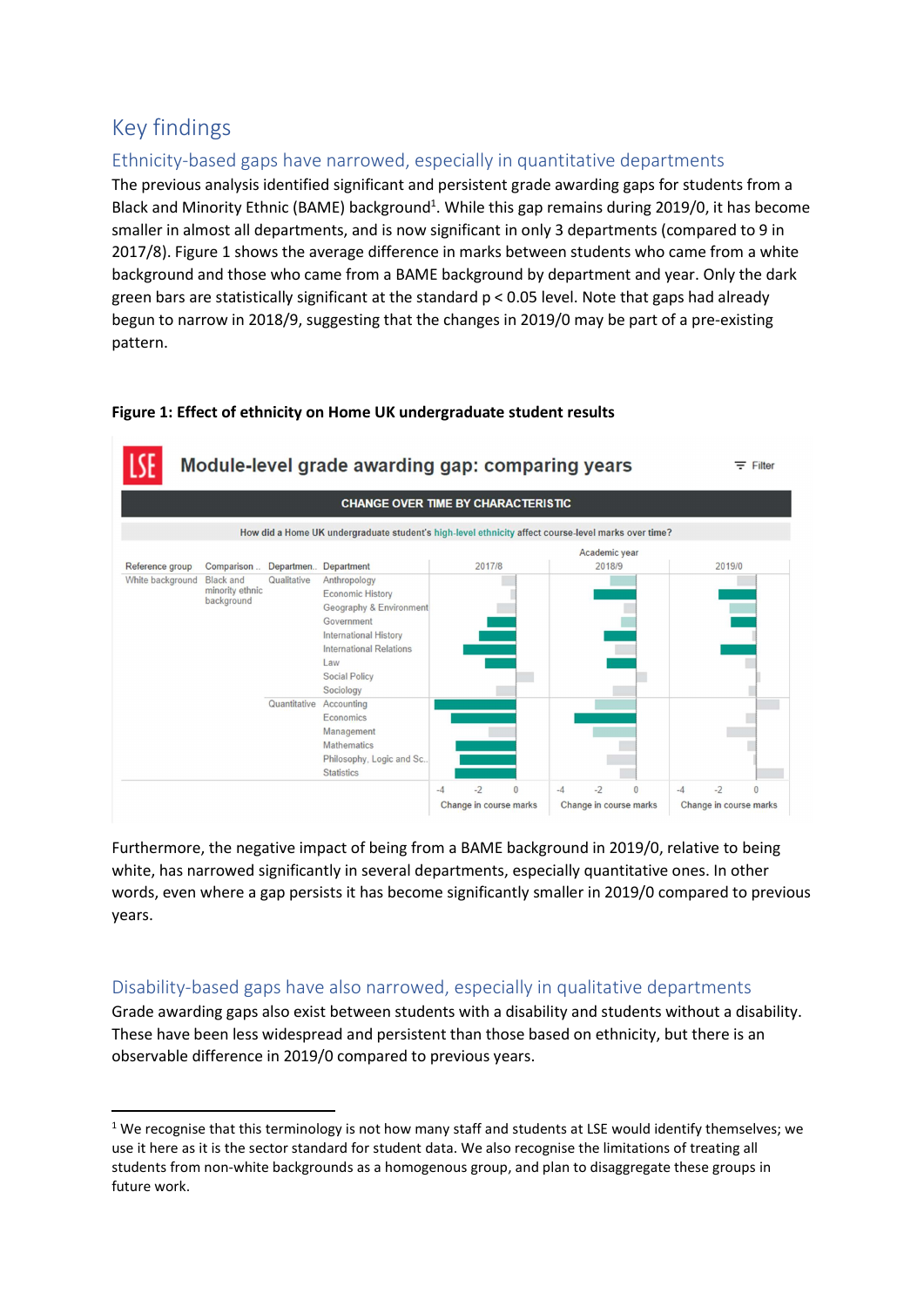Figure 2 shows that in 2019/0 disability-based effects narrowed in many departments and in some (notably Anthropology and Government) moved from a negative effect to a positive one. Analysis of the change in effect size over time also shows that the impact of a declared disability in 2019/0 was significantly lower in several departments compared to previous years, especially in qualitative departments. So even where a gap exists – and most of the gaps in 2019/0 are non-significant – it is significantly smaller than the gap was in previous years.



#### Figure 2: Effect of declared disability on Home UK undergraduate student results

Financial disadvantage may have had a bigger impact on student outcomes in 2019/0 Student bursary status, used as a proxy for financial disadvantage, has not been a particularly strong or consistent predictor of outcomes in the same way as, for example, ethnicity or prior academic awards (A-level performance). However, in 2019/0 the impact of holding a bursary in that academic year was consistently negative and sometimes significant – a change from previous years where the impact was sometimes positive.

Figure 3 shows the changing impact of in-year bursary eligibility on module results for 2019/0 compared to previous academic years. The important thing to note about this chart is the position of the grey dot in relation to the bar. The grey dot shows the average difference in marks between nonbursary-holders and bursary-holders in 2019/0, while the bar shows the size and direction of the change in that gap since the reference year ('Academic year'). In most cases, the grey dot is at the left hand side of the bar, indicating that the gap has widened between the reference year and 2019/0, and in several cases this change is statistically significant. This appears to be a particular issue in qualitative departments. Overall, this indicates that students experiencing financial disadvantage also experienced a widening gap in outcomes during 2019/0.